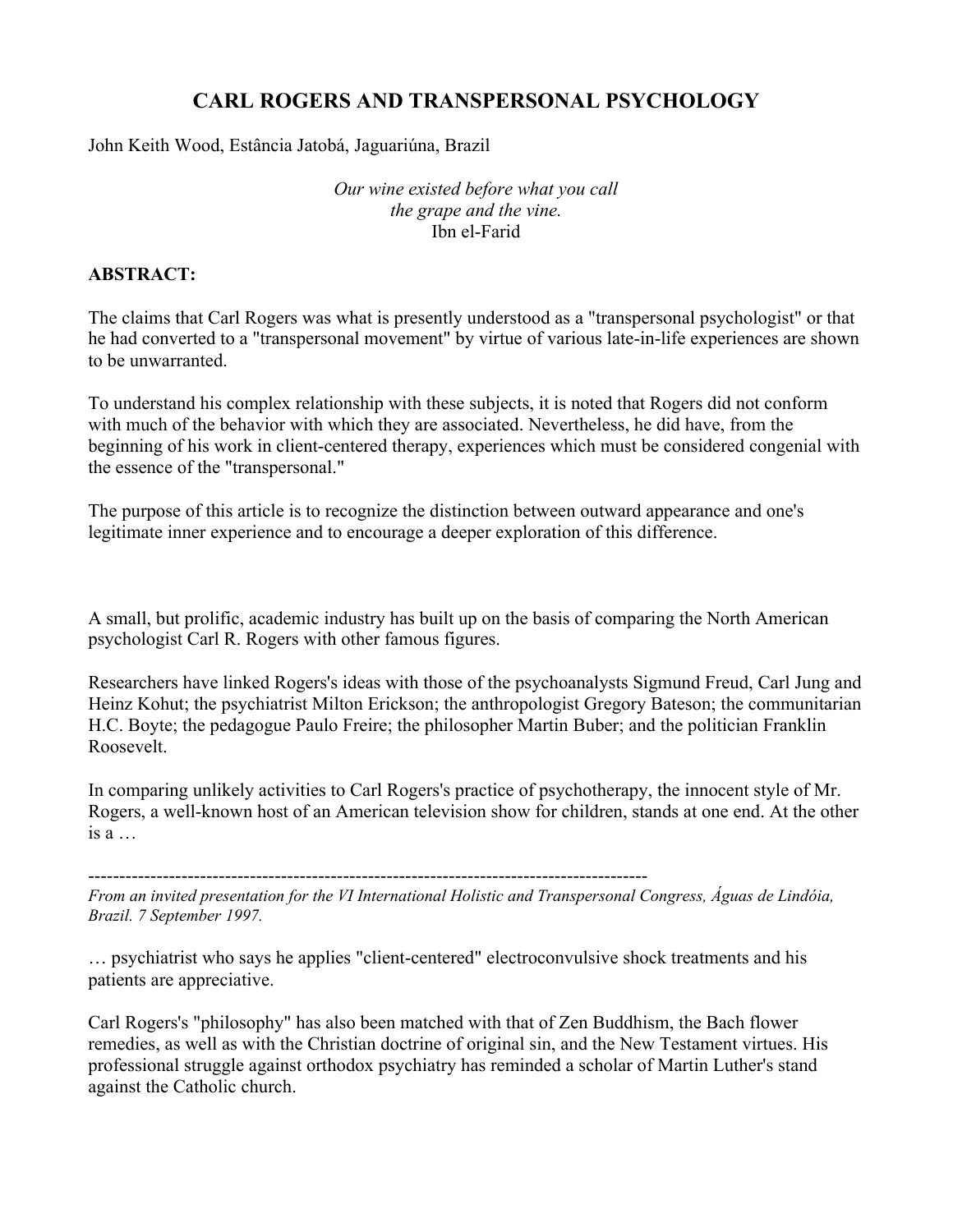Rogers's person-centered approach (to psychotherapy; to education; to small encounter groups; and to larger groups assembled for the purpose of improving transnational understanding, exploring intergroup conflicts, and learning the nature of culture and its formation) has also been submitted to such contortions.

A university professor, for example, suggests joining "the person-centered approach theme" and Tai Chi Chuan. Recently I came across proposals for wedding the person-centered approach with Taoism's technique of the "microcosmic orbit" and, no less serious, coupling the person-centered approach with a French physician's philosophy of human development based on the architecture of the human inner ear.

Another related pastime is to construct elaborate arguments to show that Rogers was in the Existentialist line of descension and then scold him for not admitting his debt to his forebears.

The fact is that what are called existential attitudes and behaviors in his approach developed independently of any contact with the philosophy of Existentialism. It was while he was director of the Counseling Center at the University of Chicago and Rogers's major work on psychotherapy was well established that his intellectual trajectory intersected with the Existentialists. "At the urging of my students," he related, "I became acquainted with Martin Buber (first in his writings and then personally) and with Sören Kierkegaard. I felt greatly supported in my new approach, which I found to my surprise was a home-grown brand of existential philosophy." (Rogers, 1980, p.39)

Several times in his career someone pointed out to him similarities between his work and someone else's. When the similarity was what he called "congenial," as in the case of the Existentialists, he used their ready-built concepts to communicate his ideas to a wider audience.

Likewise, both his intention as a psychotherapist and his research methods concentrated on the phenomenon of effective therapy. Thus, one may find many examples of phenomenology in his work. This does not mean that he subscribed to the philosophy beyond where it coincided with his own endeavors.

Following this fashion of making comparisons, in the last ten years there has been an increasing number of suggestions that Rogers had become a transpersonal psychologist in his later years. Many of these assertions imply that he condoned the fringe activities associated with such activity. (See Boainain, 1996, for an example.) This article intends to clarify, as I know it, his relationship with the transpersonal.

# WHAT IS TRANSPERSONAL PSYCHOLOGY?

The Swiss psychiatrist Carl Jung, while writing on the "collective unconscious," is said to have coined the term translated "transpersonal." This word continues to mean something like, "beyond the personal."

Like most psychology's, transpersonal psychology intends to help individuals realize deeper selfunderstanding, improve the health of their minds and bodies and lead more effective lives. In working with individual clients, transpersonal psychologists are said to be dealing with "more than the mere persona." Thus, they focus their attention on the "whole person: spirit, mind and body."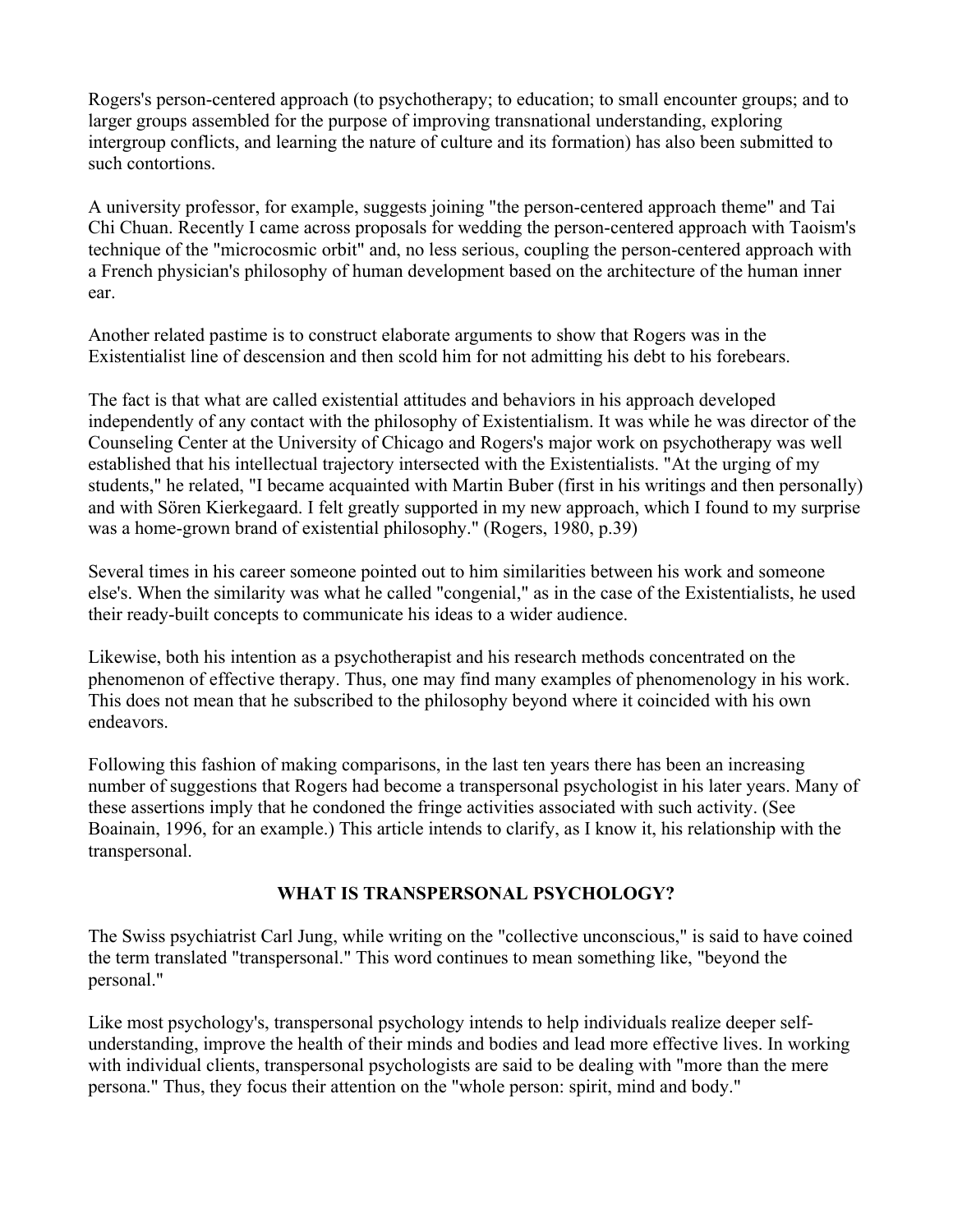Though this may also be the goal of other psychotherapies, it is in the means that transpersonal psychologists may differ most from their colleagues. To accomplish their objectives, they may analyze dreams, explore "peak experiences," or delve into paranormal phenomena, such as revelations from "past lives." Other methods may involve provoking altered states of consciousness through the use of drugs, hypnosis, guided fantasies, breathing exercises, meditation, and other "spiritual" practices.

It is unlikely that Rogers would have approved of some of these activities, particularly those in which the therapist exerts authoritarian control over the client. Certainly, he could not be considered a transpersonal psychologist in an unqualified sense.

# A GRANDFATHER CLAUSE?

When a new field of endeavor is put under legislative control, the regulative laws usually include a clause that allows people already recognized as qualified in this area to be licensed. This is called, "the grandfather clause."

I have often heard transpersonal psychologists refer to Rogers in this way. The reasoning goes like this: Since humanistic psychology is considered part of the foundation of transpersonal psychology, and since Rogers made a significant contribution to the foundation of humanistic psychology, he is thus a transpersonal psychologist.

Inasmuch as transpersonal psychology may have been partly based on his work, he is logically connected to transpersonal psychology, but not necessarily a transpersonal psychologist. He did not develop his psychology to be a foundation of transpersonal psychology.

# MEDIUMS & SPIRIT WORLD

Frequently it has been pointed out that Rogers's interest in the "spirit world," particularly through mediumistic sources, especially after the death of his wife, proves that he had become a convert to a transpersonal perspective and had he had time, would have become a transpersonal psychologist.

What he would have become with more time, I cannot say. However, his reactions to mediums and the "spirit world" is something I do know a bit about.

# OPINIONS

Rogers formed his opinions from a combination of his own personal experience, what he learned from scientific research, and the reports of informed people. Usually, his conclusions that were not verified by his own direct experience, but "felt right," he regarded as tentative. Even with those he had verified, he was careful about generalizing.

A paper that is sometimes used to support the hypothesis that he had become a transpersonal psychologist - "Do we need 'a' reality?" (Rogers, 1980) - is far from being supportive of this claim. In this article he uses the subject of exceptional mental states to reach a conclusion about a psycho-social phenomenon, not about spirituality. That is, that everyone perceives the world differently and that by appreciating these differences, communication between people could be improved.

To begin with, in this article, he quotes the physical scientist James Jeans who suggests that, "the Universe begins to look more like a great thought than like a great machine." Rogers also discusses the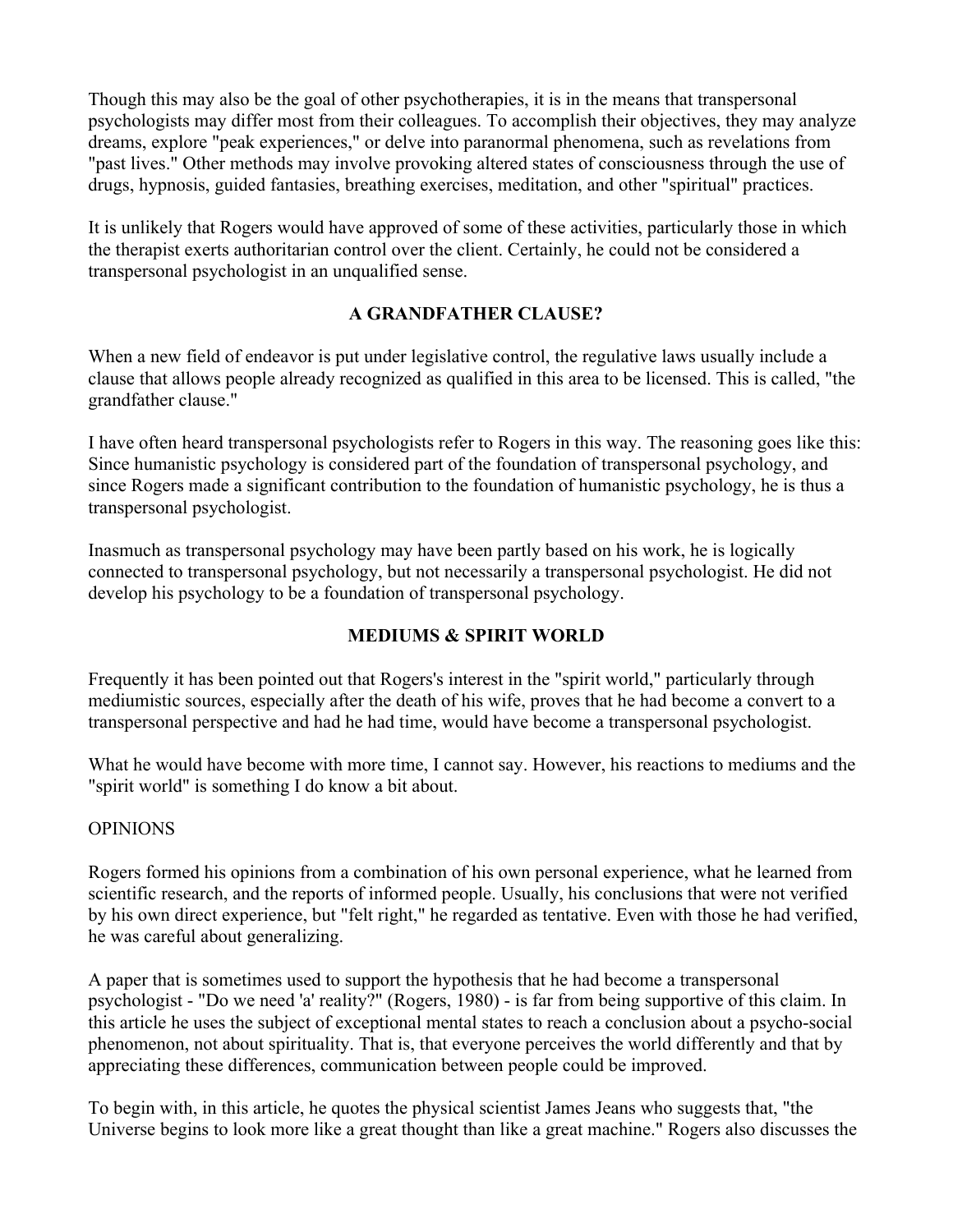psychiatrist Carl Jung's discovery of archetypal symbols in dreams; the engineer Robert Monroe's "outof-the-body experiences;" the medical researcher John Lilly's experiments with altered states of consciousness; and more.

Rogers suggests that these reports are too convincing to dismiss. He is led to the tentative opinion that, "All these accounts indicate that a vast and mysterious universe - perhaps an inner reality, or perhaps a spirit world of which we are all unknowingly a part - seems to exist." (p. 101-102)

At this point, the transpersonal leaves the story and the personal enters. I have italicized the word "seems" in this quotation, not only to point out his customary tentativeness, but also because this emphasis allows a preview of the argument which characterizes the rest of his article.

What may have appeared to be Rogers backing transpersonal realities shifts abruptly on this word to his using the possibility of other realities to arrive at a conclusion that has very little to do with a transpersonal orientation.

He concludes that such a variety of subjective experience puts an end to the belief that, "we all know what the real world is." Thus, he is led to his main point: "The only reality I can possibly know is the world as I perceive and experience it at this moment." (p.102) (Italics in the original.)

The remainder of his paper is an argument that cultural "world views," which were once relatively stable are now in conflict in various parts of the planet. If each person could accept several different "world views," without insisting on one world view, there might be hope for human beings to live together without fear.

This paper is not an endorsement of a "transpersonal movement." It merely uses the transpersonal perspective to emphasize the relativity of human perception and to present one of Rogers's perennial concerns, how to improve interpersonal understanding.

# A REAL CHANGE OF OPINION

Rogers was curious about the "transpersonal," just as he was curious about many other phenomena. He wanted to find out what was going on and communicate to others what he was learning. In 1972, he had published a book about intimate human relationships in an era of "openness," even though he himself was not at that time involved in such relationships. This was the product of curiosity. Something was happening that affected many people. What was it? Could it be understood? Could its facts be friendly?

Until his wife Helen became gravely ill in 1978 or so, he had pretty much confined his interests in the transpersonal to readings and discussions with friends and colleagues. As always, his mind was open. However, on the subject of life-after-death, he maintained a conventional scientific view. A view that, in spite of its pessimistic nature, he had comfortably come to terms with. He commented,

Ten or fifteen years ago I felt quite certain that death was the total end of the person. I still regard that as the most likely prospect; however, it does not seem to me a tragic or awful prospect. I have been able to live my life - not to the full, certainly, but with a satisfying degree of fullness - and it seems natural that my life should come to an end. I already have a degree of immortality in other persons. (Rogers, 1980, p.87) (Italics in the original.)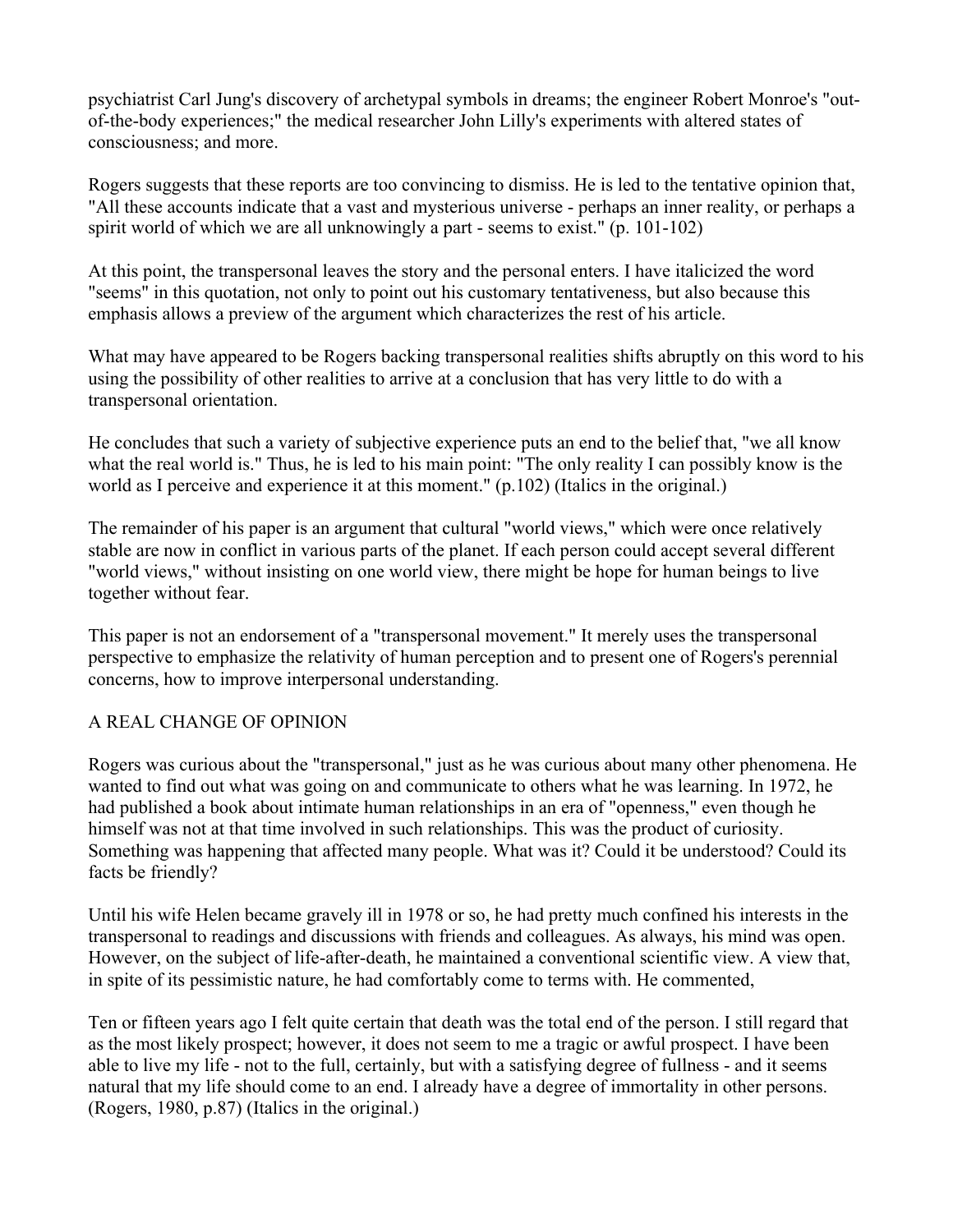Nevertheless, the experience of accompanying his wife through her illness until death, did seem to have tentatively modified his opinion. He describes various visions that she had just before dying. He relates psychic contacts some friends reportedly made with her "spirit," after death. His own experience with the transpersonal he confines to the following passage, adding that he would someday say more.

Helen was a great skeptic about psychic phenomena and immortality. Yet, upon invitation, she and I visited a thoroughly honest medium, who would take no money. There, Helen experienced, and I observed, a "contact" with her deceased sister, involving facts that the medium could not possibly have known. The messages were extraordinarily convincing, and all came through the tipping of a sturdy table, tapping out letters. Later, when the medium came to our home and my own table tapped out messages in our living room, I could only be open to an incredible, and certainly non-fraudulent experience. (Rogers, 1980, p.90) (Italics in the original.)

He concluded, "I now consider it possible that each of us is a continuing spiritual essence lasting over time, and occasionally incarnated in a human body."(Rogers, 1980, p.92)

### EVALUATING EXPERIENCE

One can note that, in this case, Rogers's evaluation of the psychic phenomenon was based on three questions.

l. The scientific question, Was the physical evidence reliable? was answered by the observation that the table-tapping seemed legitimate, because it was reproduced in his own home, where a deception could not be rigged.

2. The moral question, Was the medium taking money from the client? was settled since the medium did not ask for money. (Though she may have accepted a donation, if offered.)

3. The spiritual question, Were the spirits and their messages convincing? was responded to by noting that, the messages were "extraordinarily convincing."

Rogers may have had some reservations, since he was reluctant to say more on the subject until he could reflect more carefully on this experience. In 1978, he was intent on experiencing more directly this subject, perhaps in order to clear up his doubts. In any case, Rogers, Maureen O'Hara and I went to São Paulo and visited several psychic researchers and mediums. On this trip, we found additional answers to these three questions.

# *Was the physical evidence reliable?*

Rogers quickly lost interest in the physical aspect, for two reasons. First, it is so often inconclusive. As I had discovered in India, a magician could charm a snake or survive a life-threatening ordeal as a result of rigorous physical training that did not necessarily involve spirituality. Second, Rogers was really interested in spirit messages directed to him personally.

The following account is illustrative:

In February, we visited an institute devoted to the study of the phenomena of poltergeist and reincarnation. The laboratory was full of rocks (that had reportedly rained down on the roofs of houses) and scorched panels from doors of wardrobe closets (that had been said to have burst into flame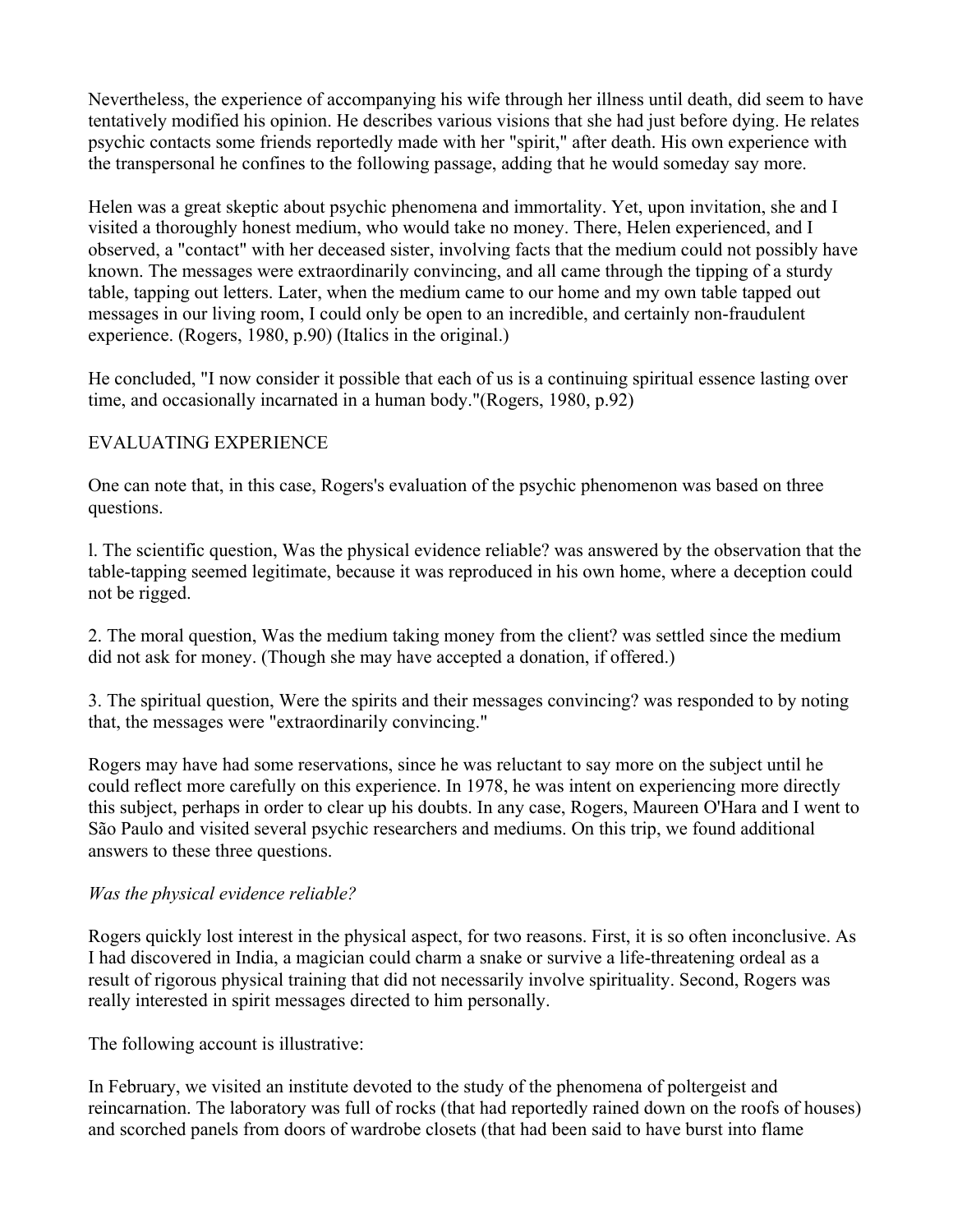spontaneously). These catastrophes usually occurred in the houses of pubescent girls. The chief researcher had hundreds of reports from witnesses who had been interviewed regarding these phenomena. Often a sorcerer was said to have been involved at the behest of a jilted lover.

Examining a rock collection did not allow us to conclude anything about the psychic event. However, since Rogers's main interest was in messages from the "spirit world," the researcher agreed to put us in contact with what he described as a "remarkable woman": normal in every aspect, married to an engineer. When she entered into trance she was taken by a thirteenth-century gypsy with characteristics completely unlike hers.

# *Was the medium taking money from the client?*

A few days later, we went to dinner at the home of the medium who the poltergeist researcher had arranged for us to meet. Her dyed, flaming red hair, fanned out nearly to the width of her shoulders. Long, painted fingernails. Silver and turquoise bracelets climbed up to her elbow. In spite of previous reports, her low-cut, gauss-silk, see-through dress in a busy flower pattern, also agreed with what I imagined a gypsy might wear.

We were shown a slide presentation on reincarnation and a case study that had been presented at an international conference. As I had no way to objectively evaluate their data, I decided, for the sake of learning a bit more, to accept their hypotheses and their conclusions. "Very well," I inquired, "what more can you tell us about this phenomenon?" "At the end of successive reincarnations, what happens to the spirit?" "What is the grander significance of this process?"

The discussion was brought to an abrupt end. Everyone said goodnight. Maureen O'Hara, who had similar questions, and I were taken in one car back to our hotel. Rogers was taken in another. However, though our car actually took us to the hotel, his drove around the block and back to the house for a séance. Although our curiosity was genuine and not primarily intended to challenge their beliefs, Maureen and I had evidently been seen as skeptics.

When Rogers arrived back at the hotel, he told us that the medium had assumed a very complicated yoga posture, entered in trance, and told him that he had been a priest in an earlier life. This priest had persecuted people and did not believe in the soul living on. He was a very young spirit and had a long road ahead.

Then she urged him, as an important figure, to write about the spirits in his books in order to give support to their work. The thirteenth-century gypsy did not ask for money. She evidently wished to receive payment in a different way: by soliciting advertising from a world-famous author. Rogers was not very pleased with marketing coming from the spirit world.

#### *Were the spirits and their messages convincing?*

The first experience we had with Brazilian mediums was in 1977 or so when one came to La Jolla, claiming that the spirit of the dead artist Henri de Toulouse-Lautrec had contacted him and told him to get in touch with Carl Rogers. The medium gave several demonstrations whereby, after entering into a trance, he painted on canvas, using his fingers (and toes). This was done in a dark room. He claimed that the spirits of the great masters "waited in line, clamoring to enter his body and express themselves." Indeed, his paintings did resemble the style of the artists he claimed were "riding" him as a cavalo.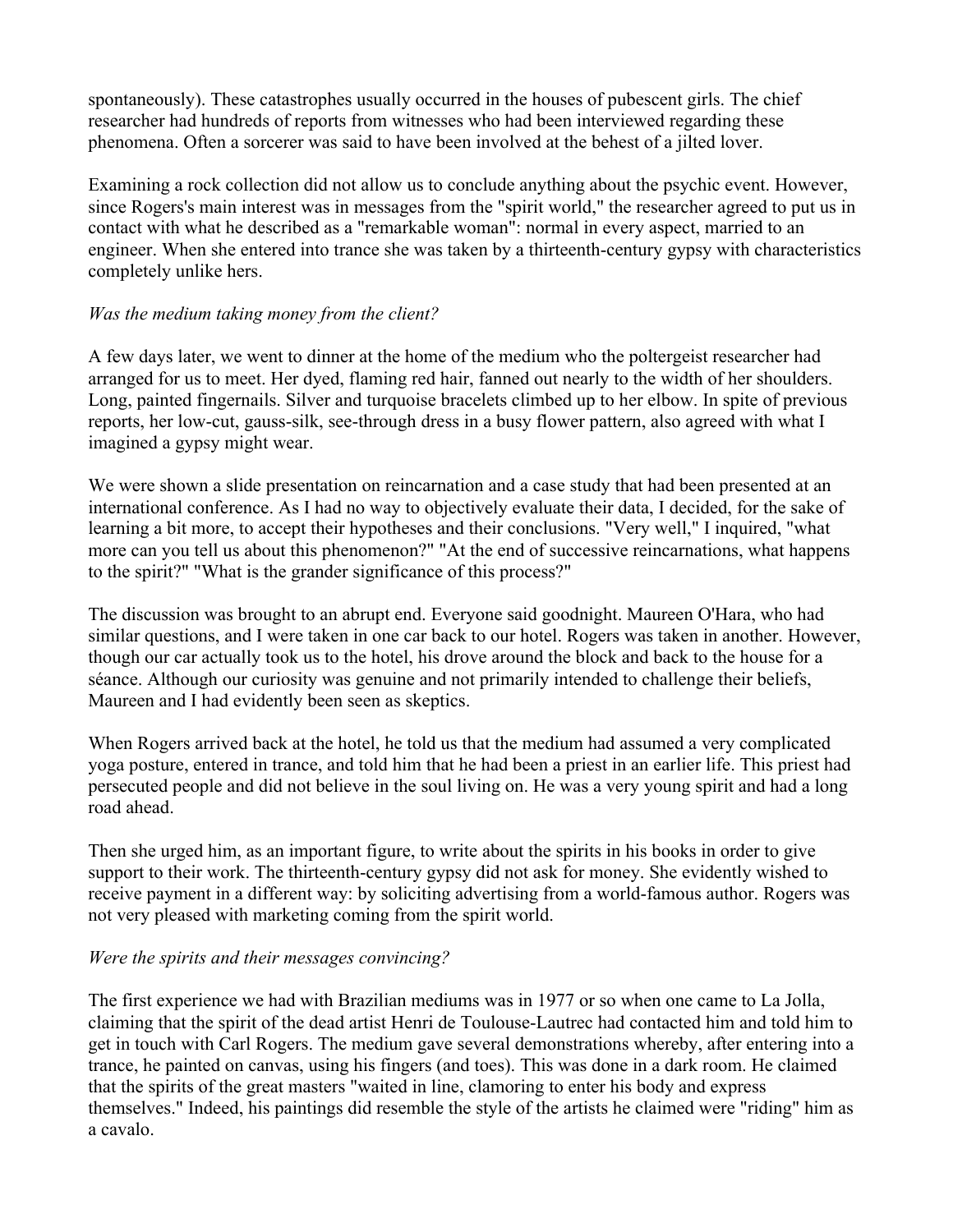Rogers had little to say as to the phenomenon of painting in the dark in the style of dead masters, but he was interested in what Toulouse-Lautrec had to say to him. I don't know what the spirit-message was, but having received it he was a bit disappointed by its generality.

In São Paulo in 1978, that was also the case. One afternoon, for example, Carl and I visited an aged baiana (an African-Brazilian from the state of Bahia) who spread a cupful of buzios (sea shells) on the green oil cloth of her kitchen table and "read" their message for Carl. I did not make notes, but I do remember that what she had to say was again too general to be convincing. In messages from the "spirit world," Rogers was always looking for details only he would have known.

Although we were unable to find convincing messages from apparently reliable mediums, we did find examples of clearly unreliable spirits. One night, we went to a Spiritist Center where spirit-healing sessions were held. A preacher gave a long and tedious sermon on the "final message of Jesus." Then six persons at a time were taken to a room where, seated back to back, we had our "auras cleansed" with "passes," sweeping motions made over the body (without touching) with the palms of the hands of a medium.

Back in the main room of the church, we witnessed the spirit-healer beginning to work. The mediums sat around a large table and incorporated the spirits left behind by the people who had passed through. Each time that a medium shook in trance and a "spirit" became manifest, the healer "facilitated" it's entry into the "spirit-world."

One such session went like this. A female medium began to speak in a deep male voice. The healer asked, "What is your name?" "Jorge," the medium replied in the same hoarse voice. "Why are you bothering this person?" the healer inquired. "I am not bothering anyone," was the reply. "You are bothering her. You are dead and you should go where you belong." "I am not dead." "Yes, you are. Place your hands on your chest." The medium felt her breasts. "Oh, my God, I must be dead," replied the male-sounding voice. The healer directed "Jorge" to look in a certain direction where he would see a cloud bank. He ordered him to walk toward it, where he would be met by his departed family and friends. Soon the medium's face softened. She took a deep breath and opened her eyes.

Until then, we had only heard from supposedly knowledgeable "spirits," giving sagely advice, reporting news from departed loved ones. Here was an unexpected twist: a spirit who not only did not know about others, he did not even know about himself. I certainly would question advice I got from an entity who did not even know that he was dead. Carl had similar feelings. (1)

# OUTWARD OBSERVATION

In summary, the fact that Rogers was in general sympathetic towards experiences that increased human awareness (a good deal of what transpersonal psychology concerns itself with), that he visited mediums, that he maintained an open mind regarding mysteries, does not mean that he had become a transpersonal psychologist or a leading figure in a "transpersonal movement."

As he had always done, he used the concepts and language current in his culture to describe his ideas and put forth his arguments. To describe phenomena whose meaning escaped the neutral scientific language he preferred, he adopted some terms common to transpersonal psychology, such as referring to "presence" or his "transcendental core" or his "inner spirit." Nevertheless, his principle psychological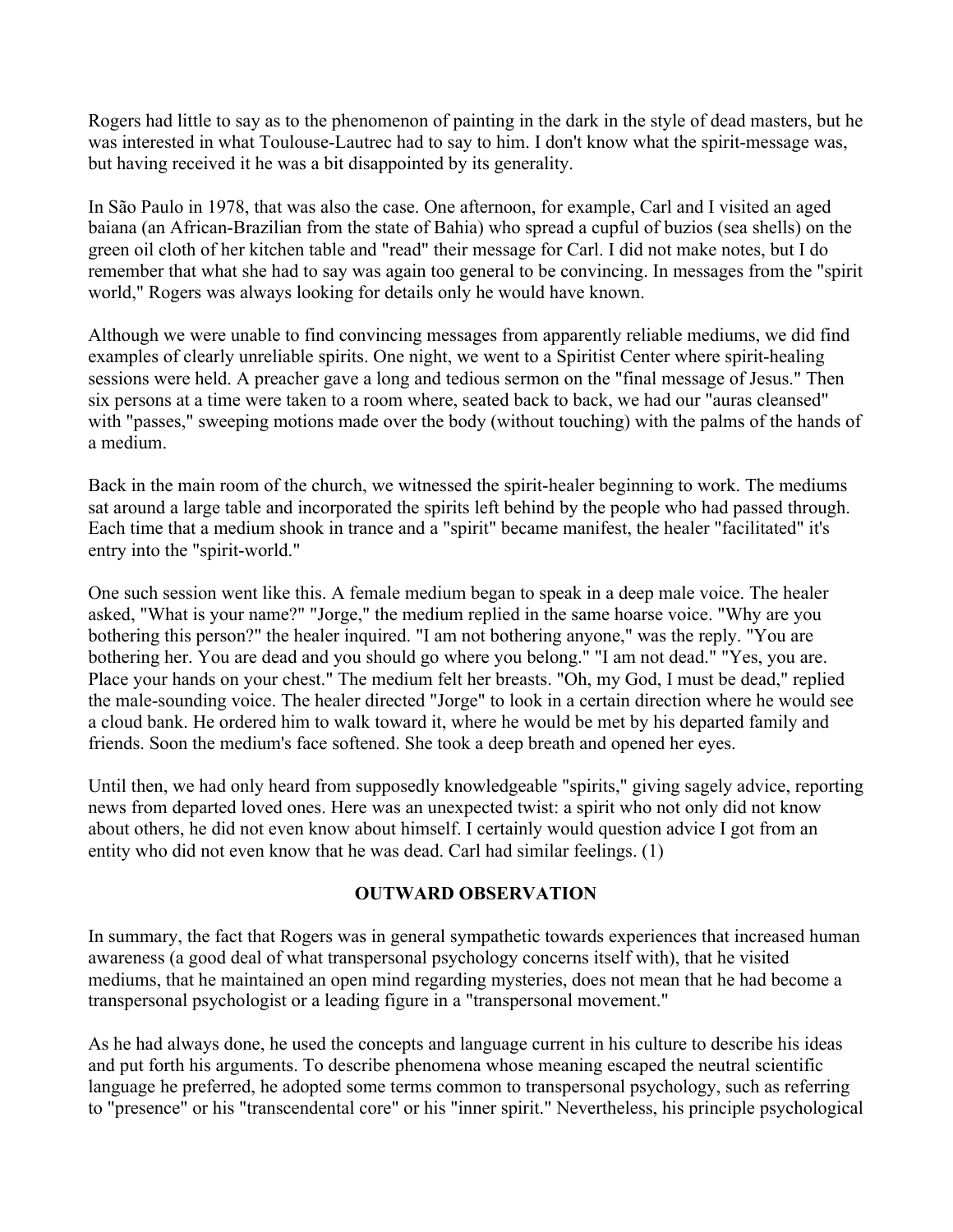concerns and arguments remained the same. Furthermore, he did not change in any essential way his method of psychotherapy or working with groups.

Thus, Rogers did not become a transpersonal psychologist as far as outward appearance can be evaluated. He continued to be a client-centered therapist with the same intentions as he had always had.

# INNER EXPERIENCE

Although he admitted the possibility that "each of us is a continuing spiritual essence lasting over time," he did not become a transpersonal psychologist in his interior experience because he had already experienced the transpersonal, from early on, in his psychotherapy work.

Two important factors concerning Rogers's practice of psychotherapy and his "person-centered approach" to other endeavors indicate characteristics compatible with mysticism.

1. The mediumistic nature of his psychotherapy interviews in which he could perceive beyond the everyday reality.

2. His belief in and reliance on a hidden order in the universe.

# THE MEDIUMISTIC NATURE OF HIS PSYCHOTHERAPY

When engaged in psychotherapy, Rogers concentrated his attention on the subjective world of the client, trying to understand - in league with the person - the meaning that that person's experience had for him or her.

In centering on this unique person, he was often surprised. Not only did he become aware of the meaning of another's personal subjectivity, he also became conscious of something that was not easily classified as "personal."

Clearly involving a mediumistic trance, Rogers described his experience as one that,

starts with, and is preceded by, settling into this attitude of "I want to understand every single thing that [the client is] saying; I want to really sense what it means to [him or her]."

I feel [in the subsequent moments] all in one piece, as though I am all focused. Yet, in ordinary life, I think, "God, how am I going to get everything done before I leave for Europe." You know, pretty well fragmented.

It is a very existential moment because, when I finish a really good interview, my memory for that interview is often very bad. Later, when I think about it, some parts of it will come back; but the intellectual side of me is not very much present. Well, the intellectual side is there too, but it is all focused in this moment with no intent of thinking about it, with no intent to remember it. So, all my abilities are there, I think.

The best periods in therapy are timeless moments. I am not aware of time. Except for the fact that if I have another appointment at such and such a time, there is some background awareness of that. In an interview in front of a group, pretty soon the group disappears completely. They are not there. It is just the two of us. (Monteiro dos Santos, 1985)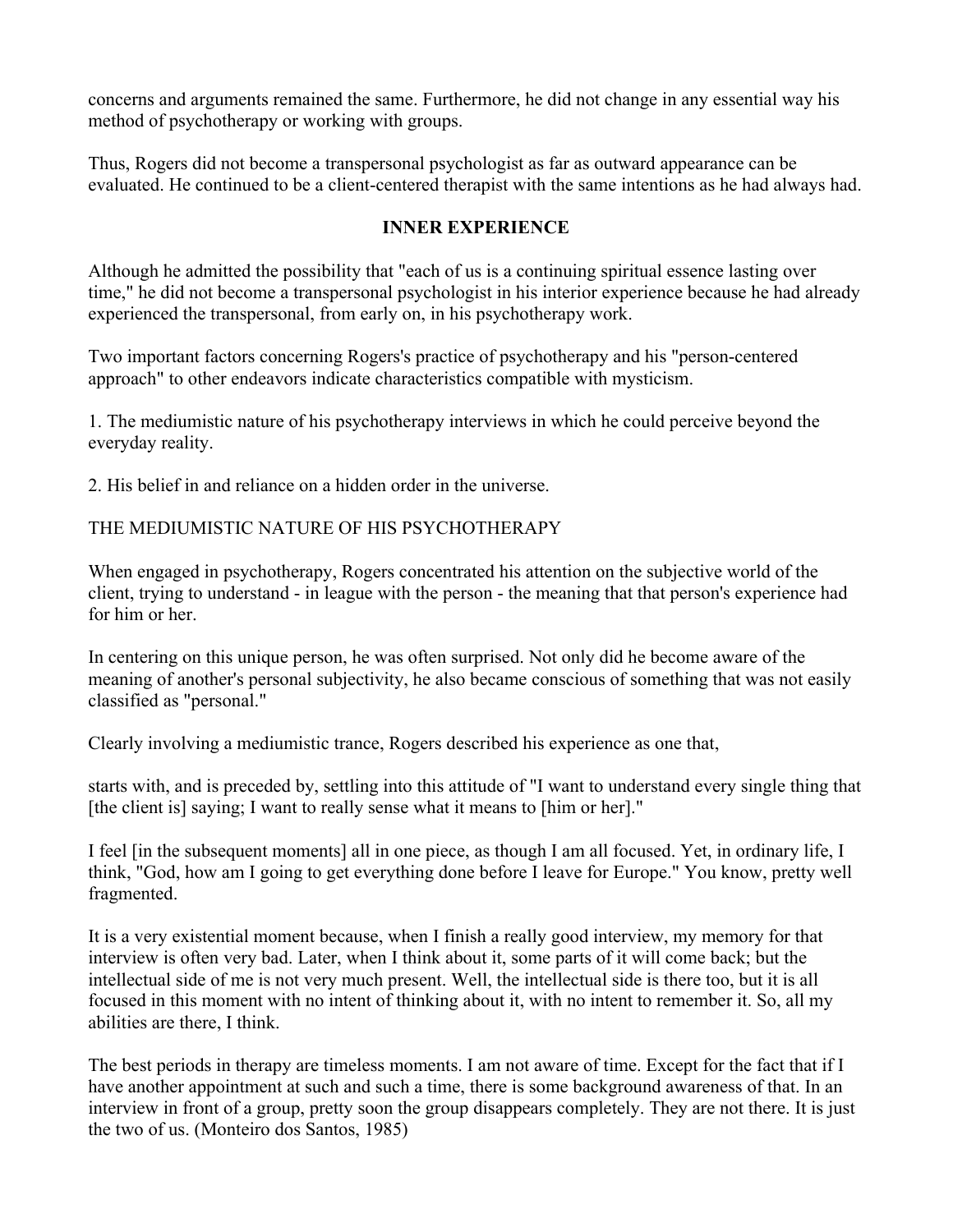Thus, he participates with his clients in an experience that, for him, transcends time, as well as the boundaries of the presumed identity of both client and therapist and of the immediate environment.

Through a single-pointed attention to "every single thing" the therapist's (and doubtless the client's) everyday mental frame of reference relaxed, allowing conflicting values to co-exist. (Shor, 1959) Therefore, a client's very different opinions or perceptions were doubtless easier for Rogers to accept uncritically than may have been possible in the everyday framework.

In this state, Rogers feels "all in one piece" as he "settles into" a holistic mode of perception. Losing awareness of his surroundings and even the sense of time, he demonstrates that he is experiencing, by definition, an "altered state of consciousness." (Ludwig, 1967)

The state in which he seems to be operating is what William James (1890) has referred to as, "the lower phases of mediumistic possession" : such as playing a musical instrument, where, "the normal self is not excluded from conscious participation in the performance, though [the] initiative seems to come from elsewhere." Thus, it is not that deep trance that possesses the person, capturing his will and incapacitating his thinking ability. Nevertheless, it is a an "exceptional state of consciousness," (James, 1896) in which Rogers's critical faculties are fully functioning, but the initiative seems to come from the interrelationship of individual minds.

In this state, Rogers was able to be more, not less, aware than at other times. He verifies this when he relates that he never felt "as whole, or as much a person" as he did in his therapeutic interviews. (Rogers, 1957)

No one has described the complementary functioning of the analytic and holistic modes of mind encountered in psychotherapy better than Rogers (1980) himself when he noted his direct experience, thusly,

Beyond the immediate message of the person, no matter what that might be, there is the universal ... . So there is both the satisfaction of hearing this person and also the satisfaction of hearing one's self in touch with what is universally true. (p.8)

(Italics in the original.)

One of the most innocent and at the same time most striking verifications of this blending of awareness with another person, is a client's description:

We were mostly me working together on my situation as I found it. (Rogers, 1949) (Italics added.)

Furthermore, this type of experience was apparently a quite normal part of the early practice of clientcentered therapy. Rogers (1961) commented, matter-of-factly, that,

When there is this complete unity, singleness, fullness of experiencing in the relationship, then it acquires the "out-of- this-world" quality which therapists have remarked upon, a sort of trance-like feeling in the relationship from which both the client and I emerge at the end of the hour, as if from a deep well or tunnel ... a timeless living in the experience which is between the client and me. (p.202)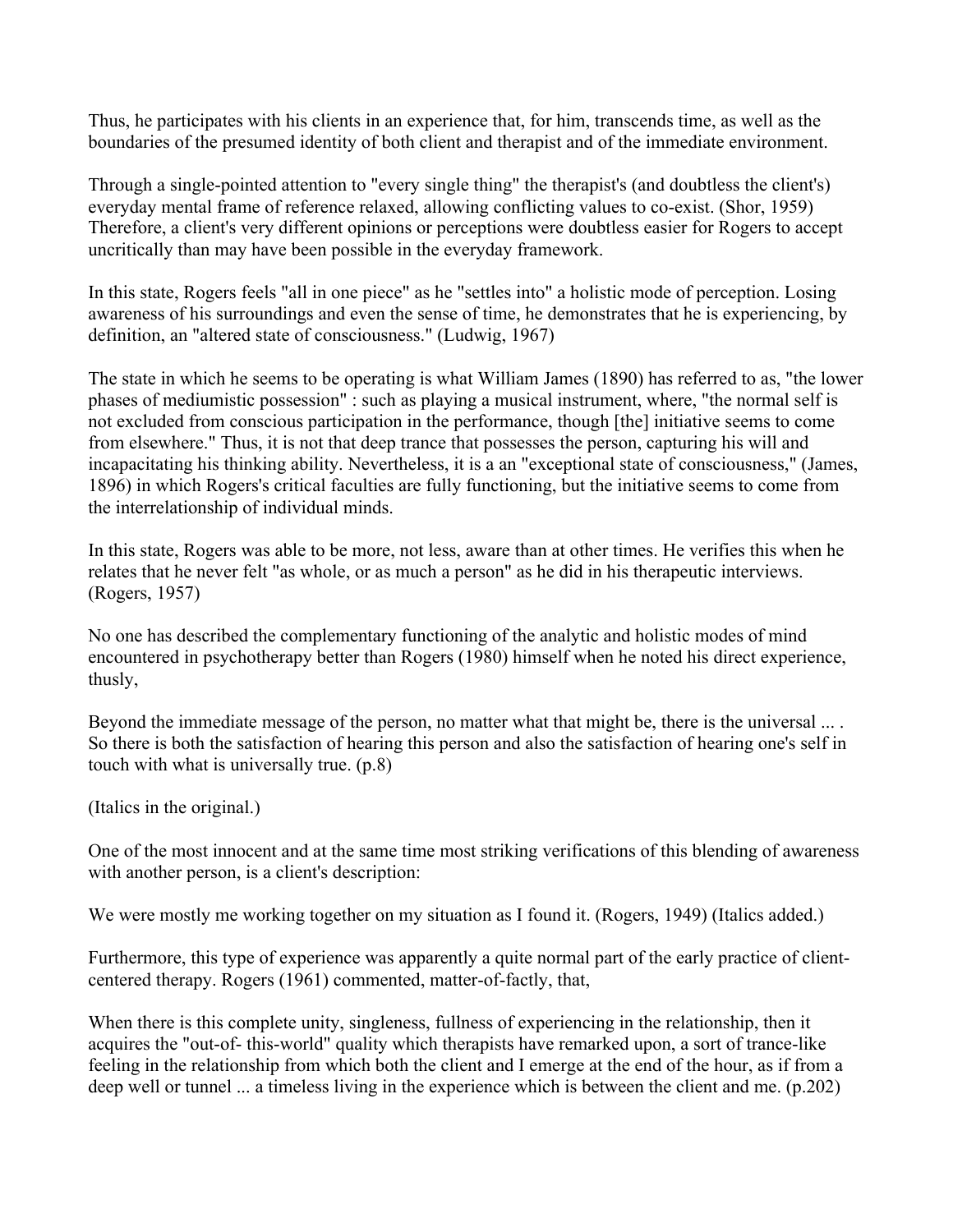This experience indeed has become so familiar to client-centered therapists that many find it difficult to see it's implications outside of their own framework. One veteran psychotherapist remarked, "I don't see anything special about that. It's just empathy." (2)

When Rogers was deeply involved in group work, in which the nature of empathic understanding may not have changed but the way it manifested was often radically different from in individual counseling, he continued to rely on what were possibly extra-sensory perceptions. For example, he related,

I trust the feelings, words, impulses, fantasies, that emerge in me. In this way I am using more than my conscious self, drawing on some of the capacities of the whole organism. ... While a responsible business executive is speaking, I may suddenly have the fantasy of the small boy he is carrying around within himself - the small boy that he was, shy inadequate, fearful - a child he endeavors to deny, of whom he is ashamed. I am wishing that he would love and cherish this youngster. ... Often this brings a surprising depth of reaction and profound insights. (Rogers, 1970, p.53) (Italics in the original.)

Is this "fantasy" or "intuition" so much different from similar insights, derived when one's awareness is divided between inner sensations and outer impressions while scanning sea shells scattered over a kitchen table? On hearing about "empathy," one could just as well imagine a pai de santo from Macumba or another mystical cult saying, "I don't see anything special about that, that's just consulting the spirits."

While Rogers (1955) had acknowledged his "almost mystical subjectivity" as a therapist, he had always sought a conservative scientific explanation for the process of psychotherapy. In his more recent writings he does seem to deviate, turning to new-age explanations for the familiar experience of empathic understanding.

When I am at my best, as a group facilitator or a therapist, I discover another characteristic. I find that when I am closest to my inner, intuitive self, when I am somehow in touch with the unknown in me, when perhaps I am in a slightly altered state of consciousness in the relationship, then whatever I do seems to be full of healing. Then simply my presence is releasing and helpful. There is nothing I can do to force this experience, but when I can relax and be close to the transcendental core of me, then I may behave in strange and impulsive ways in the relationship, ways which I cannot justify rationally, which have nothing to do with my thought processes. But these strange behaviors turn out to be right, in some odd way. At those moments it seems that my inner spirit has reached out and touched the inner spirit of the other. Our relationship transcends itself, and has become a part of something larger. Profound growth and healing and energy are present. (Rogers, 1985) (Italics in the original.)

His legitimate, even mystical, experience had not changed. His manner of explaining it had become less precise, moving closer to what one might find in current fashion. Doubtless, this development has encouraged the trend to classify him within the transpersonal psychology camp.

# BELIEF IN A HIDDEN ORDER IN THE UNIVERSE

Rogers's worldview integrated the "therapist" and the "client" in the therapeutic or group activity. In this regard, he relied on what he called the formative directional tendency, which he described as,

an evolutionary tendency toward greater order, greater complexity, greater interrelatedness. In humankind, this tendency exhibits itself as the individual moves from a single-cell origin to complex organic functioning, to knowing and sensing below the level of consciousness, to a conscious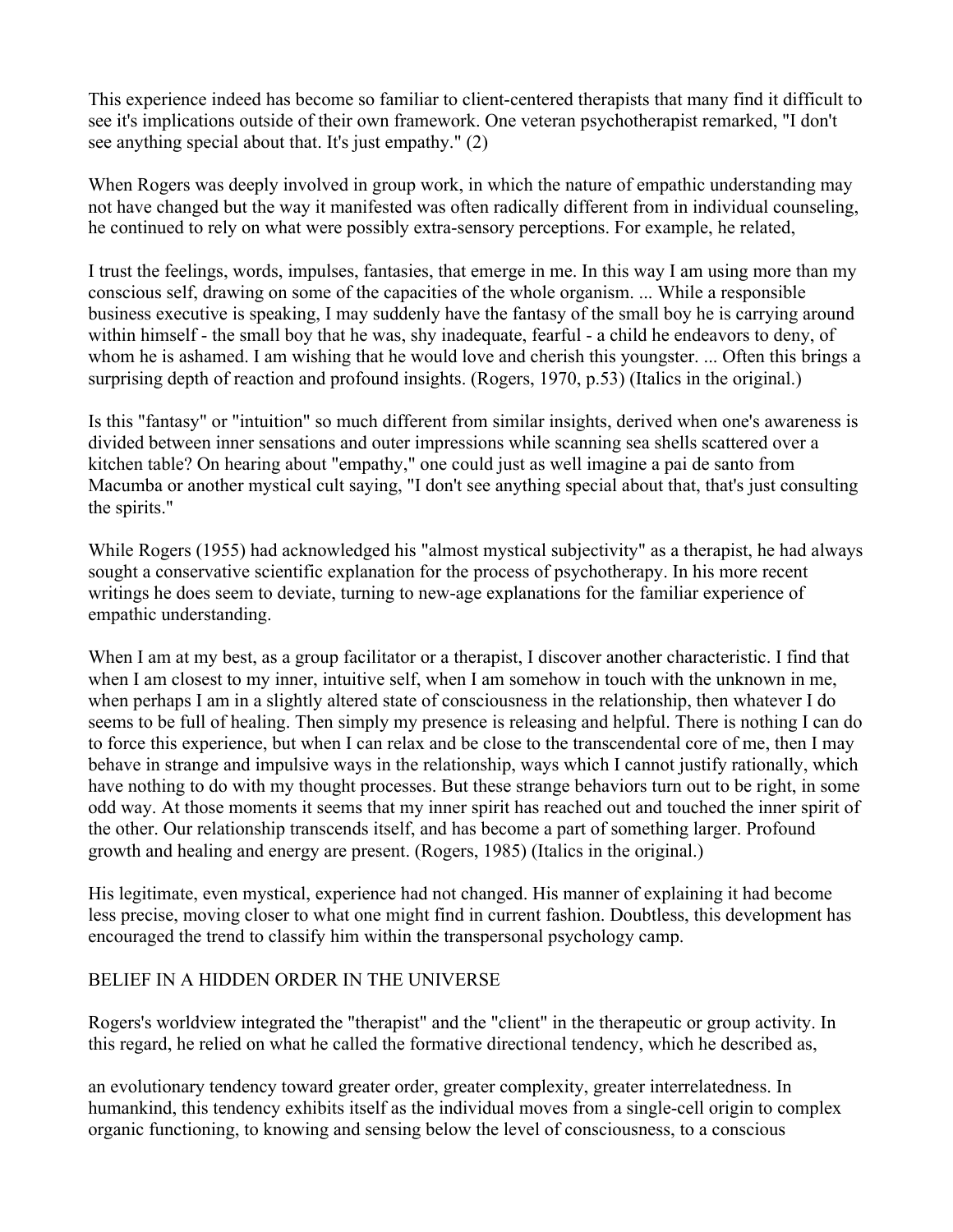awareness of the organism and the external world, to a transcendent awareness of the harmony and unity of the cosmic system, including humankind. (Rogers, 1980, p.133)

In summary, Rogers did not become a transpersonal psychologist in essence, because he always was one. In each particular moment and in his life as a whole he represented the intentions of transpersonal psychology, as, "the study and application of various levels of consciousness in the direction of a fundamental unity of being." (Garcia, 1997)

# AN APPROACH

Rogers's world-view and his practice of psychotherapy should be understood as part of an integrated approach that he cultivated over his entire life.

His (person-centered) approach evolved over time out of a specific stance or way of being, which can be described as consisting not only of certain beliefs and attitudes, but also abilities that improved with experience and varied in form when dealing with different phenomena (such as psychotherapy, education, small and large group work).

His attitude was, "not in truth already known or formulated but in the process by which truth is dimly perceived, tested and approximated." (Rogers, 1974) He maintained a tolerance for uncertainty or ambiguity. Keats's (1899, p.277) Shakespeare is the example: That is, to have

negative capability ... capable of being in uncertainties, mysteries, doubts, without any irritable reaching after fact and reason.

And, he was willing, within reason, to be changed by the experience: in the vein that Martin Buber (1966) had proposed,

I felt I have not the right to want to change another, if I am not open to be changed by him as far as it is legitimate.

Rogers's (1980) "way of being" was both the means and the end: he tried to do what was necessary to help people to know and be a true self.

# **CONCLUSION**

Rogers's relationship to transpersonal psychology is complex. But not so difficult to understand. He did not become a transpersonal psychologist. The criteria derived from outward appearance: such as his role in the development of humanistic psychology, his visits to mediums and attempts to explain his own mediumistic experience in psychotherapy in the new-age language, do not justify placing him in the transpersonal psychology camp as it is currently constituted. His attitude, as towards most phenomena, was curiosity and an eagerness to learn more. He may have been congenial to transpersonal psychology but he was a client-centered psychotherapist.

On the other hand, the fact that he based his work on a belief in a hidden order in the universe and entered exceptional states of consciousness in his psychotherapeutic interviews, also suggests that he did not become a transpersonal psychologist. He always was one in the sense that his personal experience was compatible with what may also be the essence of transpersonal psychology.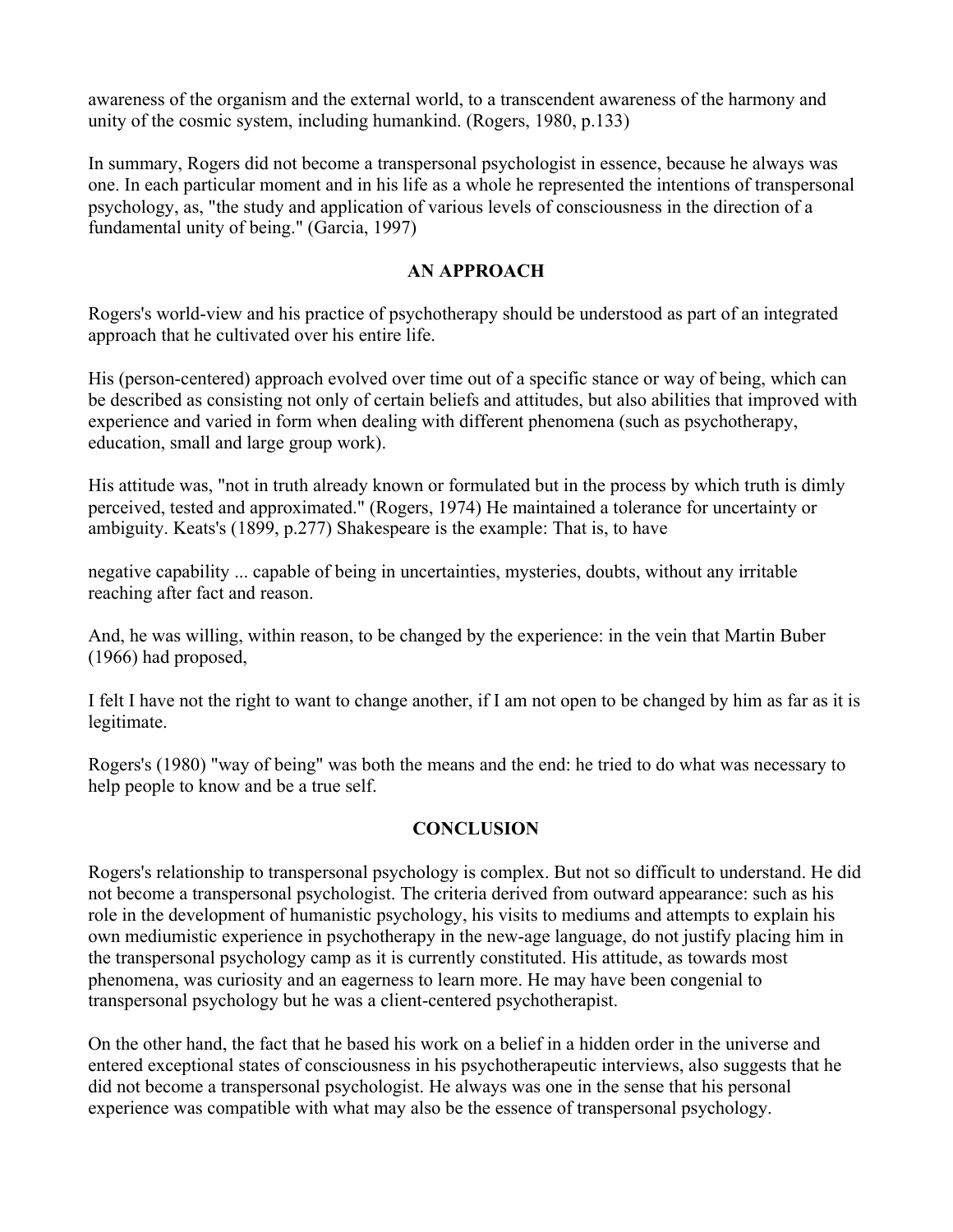In other words, Rogers's personal, interpersonal and transpersonal approach was the same: He turned the best part of himself toward the best part of the other in order that something of lasting value might be accomplished that none could have done alone. Not his researches with spiritists, but the accumulation of his life work, led him to conclude,

I believe there is some kind of a transcendent organizing influence in the universe which operates in man as well. ... My present very tentative view [of humans] is that perhaps there is an essential person which persists through time, or even through eternity. (Bergin, 1991)

# **NOTES**

(1) Apparently, the mediumistic trance may be legitimate, but it does not necessarily convey a useful message. My own opinion is that certain so-called spiritual activities are useful for some people at certain times. For example, in the Philippine Islands I witnessed psychic healers pretending to enter a patient's body and, (in my judgment) through slight-of-hand, producing "bloodied tissue" which was drawn out as if diseased tissue from the patient.

From a western scientific point of view, this was a hoax. Nevertheless, the healer was unapologetic. From the shamanic viewpoint, one might say, it is the presence of this material (no matter from where it comes) that helps to draw out of the body the spiritual "tissue" that causes the real illness.

Others explain this procedure as a valuable part of the placebo effect. The patient's "remembered wellness" (Benson, 1996) for self-healing is provoked by a (culturally approved) ritual that both he or she and the healer believe must take place for healing to occur.

Was the operation a fake? Yes.

Was it real? Yes.

Was it effective? Sometimes. Can more be said of most psychology?

(2) Here is an additional problem for those who wish to place Rogers in transpersonal psychology. If the mystical implications of empathic understanding are recognized, their probable involvement in all therapies would rob transpersonal psychology of much of its distinctiveness. On the other hand, if Rogers's inner experience is not included in its area, transpersonal psychology looses a certain essential vitality. However this problem is dealt with, claiming Rogers as a transpersonal psychologist because of his interest in psychic phenomenon is not the answer.

(3) For substantial challenging criticism and thoughtful observations offered during the preparation of this article, I wish to thank Dr. Howard Kirschenbaum and Dr. John Shlien from the United States and Dra. Vera P. Saldanha Garcia, president of the Luso-Brazilian Transpersonal Association from Brazil.

# **REFERENCES**

Benson, H. (1996) Timeless healing. NY: Scribners.

Bergin, A.E. (1991) Values and religious issues in psychotherapy and mental health. American Psychologist, 46. (4) 394-403.